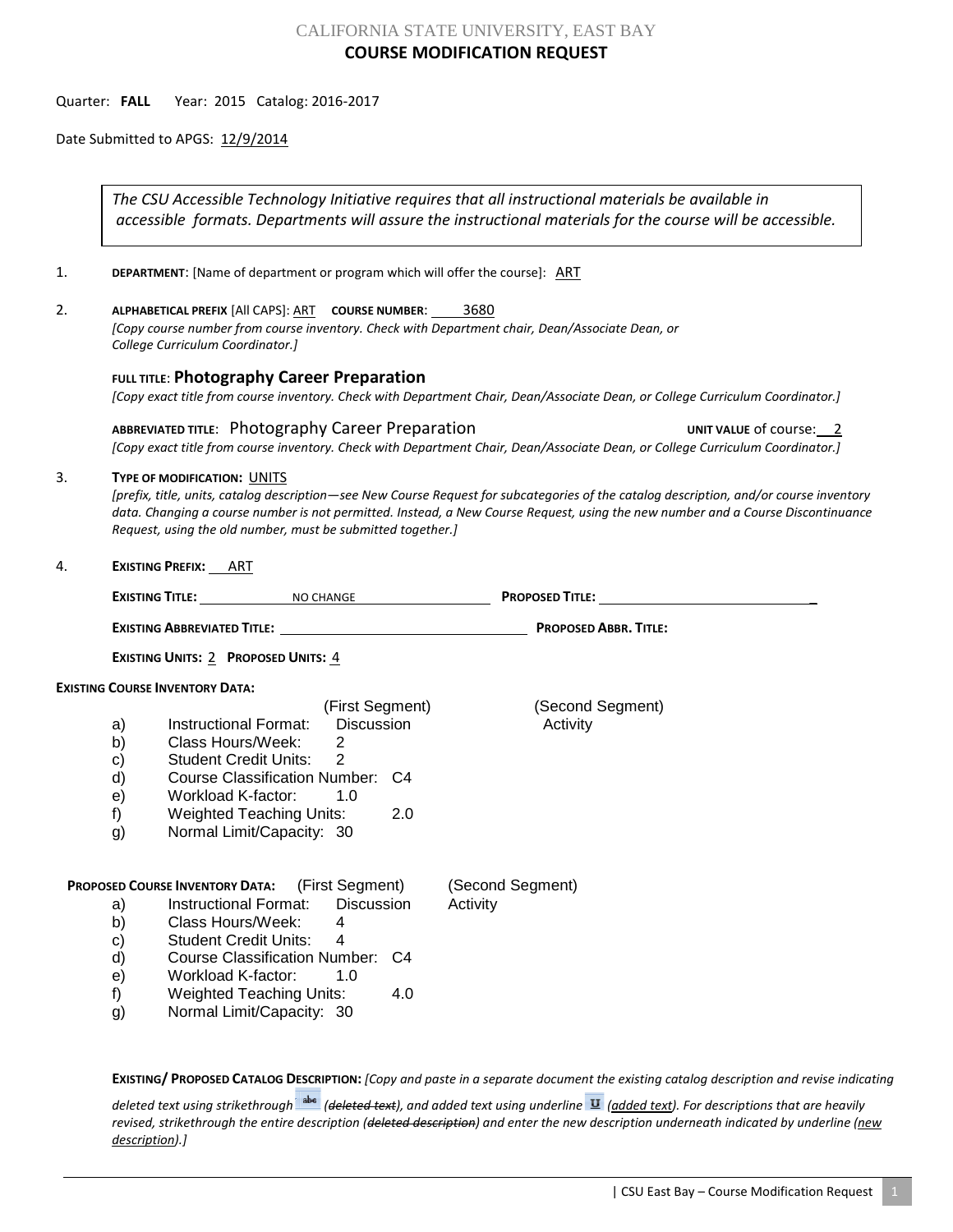# (No change in text.)

Fine art and professional photography career preparation. Topics include resume creation, gallery and museum interactions, commercial photography practices and apprenticeship programs, and general business practices for photographers. May require field trips..

5. **EFFECTS**, if any, on **GENERAL EDUCATION-BREADTH REQUIREMENT(S), U.S. HISTORY-INSTITUTIONS REQUIREMENT, OR THE UNIVERSITY WRITING SKILLS REQUIREMENT.** 

*[Is this course approved for an area of GE? if so, which one? Is this course approved for the Code Requirement or the University Writing Skills Requirement?]*

6. **JUSTIFICATION FOR/PURPOSE OF** the proposed modification: *[Why does this course need to be modified? How is this course currently being used in the major, option, minor, or certificate? Will the major, an option, a minor, or a certificate need to be revised as a result of the modification of this course?]*

**2 UNITS DID NOT GIVE SUFFIENT TIME TO COVER ALL THE NECESSARY MATERIAL. TWO ADDITIOPNAL HOURS PER WEEK THE COURSE MATERIAL WILL ALLOW THE COURSE MATERIAL TO BE ADEQUETELY COVERED.**

7. Is this course a requirement for a major that is a "similar" degree under the STAR Act (SB 1440)? Yes x No [If Yes, explain how this modification will affect the "similar" degree agreement.]

Enter text here.

8. Does this modification affect this course's Student Learning Outcomes (SLOs)? Yes No [List this course's SLOs here and indicate where changes may have occurred.]

**THIS MODIFICATION WILL IMPROVE THE STUDENT LEARNING OUTCOMES:**

- **1. CREATE PROFESSIONAL RESUME**
- **2. BRANDING AND CREATE PERSONAL BUSINESS CARD**
- **3. LEARN PROFESSIONAL BUSINESS PRACTICES FOR PHOTOGRAPHERS FROM COURSE MATERIAL AND BY PRESENTATIONS BY PROFESSIONAL PHOTOGRAPHERS**
- **4. PORTFOLIO CREATION**
- **5. BOOKKEEPING PRACTICES FOR BUSINESSES AND RELATED PHOTOGRAPHY BUSINESS SOFTWARE**
- 9. **RESOURCE IMPLICATIONS:** *[With the modification of this course, is there a need for additional student fees or other resources such as faculty, facilities, equipment, and/or library resources that will not be covered by the department budget.]*

#### **NONE**

- 10. **CONSULTATION** with other affected departments and program committee:
	- a) The following **department(s)** has (have) been consulted and raise **no objections**: *[If there were no objections to this curriculum request after listing it on the Curriculum Sharepoint site for five working days, type in the following: All Academic Departments and Programs at CSUEB were consulted using the Sharepoint Curriculum site and there were no objections.]*

#### **COMMUNICATION**

b) The following **department(s)** has (have) been consulted and **raised concerns**: *[If there were unresolved objections to this curriculum request after listing it on the Curriculum SharePoint site for five working days,*